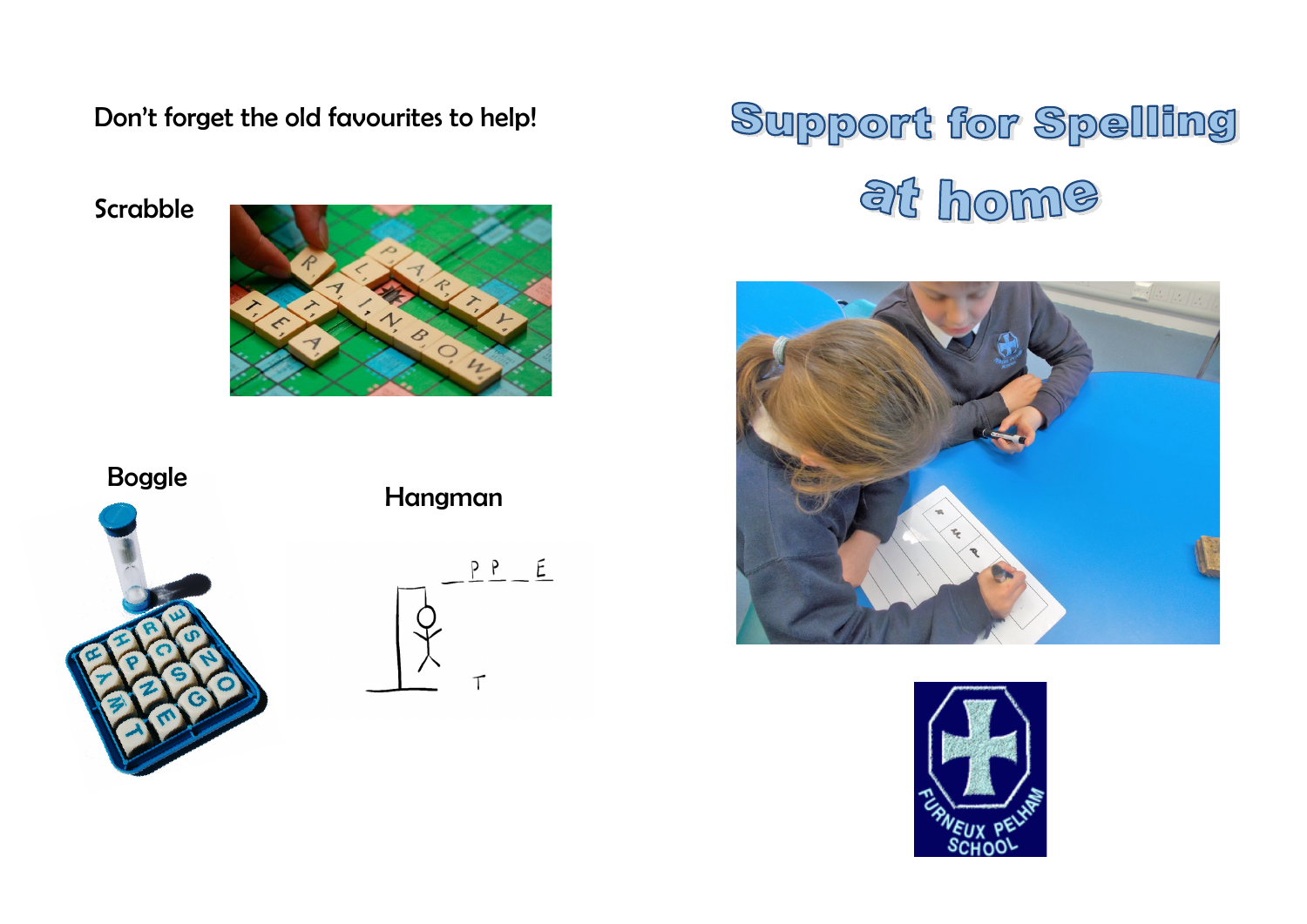At Furneux Pelham School your child is learning to spell following a teaching sequence where each new concept is taught, practised and then applied. This is not just in spelling lessons but in writing across the curriculum.

This booklet will give you a variety of strategies to use at home which your child will begin to recognise from school. They are designed to support all learning styles as we recognise that what works for one child, may not work for another.

Although there are words which need to be learnt by heart, there are also spelling patterns and rules to be applied as our children move through the school. The activities outlined will help to create confident life long spellers who will enjoy exploring and using a wide range of vocabulary and have the confidence to learn from mistakes.



| <b>Mnemonics</b>    | necessary - one collar, two sleeves<br>because - big elephants can always upset small elephants<br>because<br>$\widetilde{\mathbf{e}}$ ipronis<br>diam.                                                                                                                                                                                                                                                                             |  |  |  |
|---------------------|-------------------------------------------------------------------------------------------------------------------------------------------------------------------------------------------------------------------------------------------------------------------------------------------------------------------------------------------------------------------------------------------------------------------------------------|--|--|--|
| Etymology           | Explore and discover the origin of words to help to understand and<br>remember them.<br>$bi + cycle = two + wheels$<br>atlas - Greek god's name, often shown carrying the world on his<br>shoulders.                                                                                                                                                                                                                                |  |  |  |
| Other<br>strategies | Other methods can include:<br>Rainbow writing. Using coloured pencils in different ways can<br>help to make parts of words memorable. You could highlight<br>the tricky part s of the word or write the tricky part in a<br>different colour.<br>suppose                                                                                                                                                                            |  |  |  |
|                     | You could also write each letter in a different colour, or write the<br>word in red, then overlay in orange, yellow and so on.<br>Making up memorable 'silly sentences' containing the word.<br>Saying the word in a funny way $-$ for example, pronouncing the<br>'silent' letters in a word e.g. Wed-nes- day<br>Clapping and counting to identify the syllables in a word.<br>Use letter frames to show and split the syllables. |  |  |  |